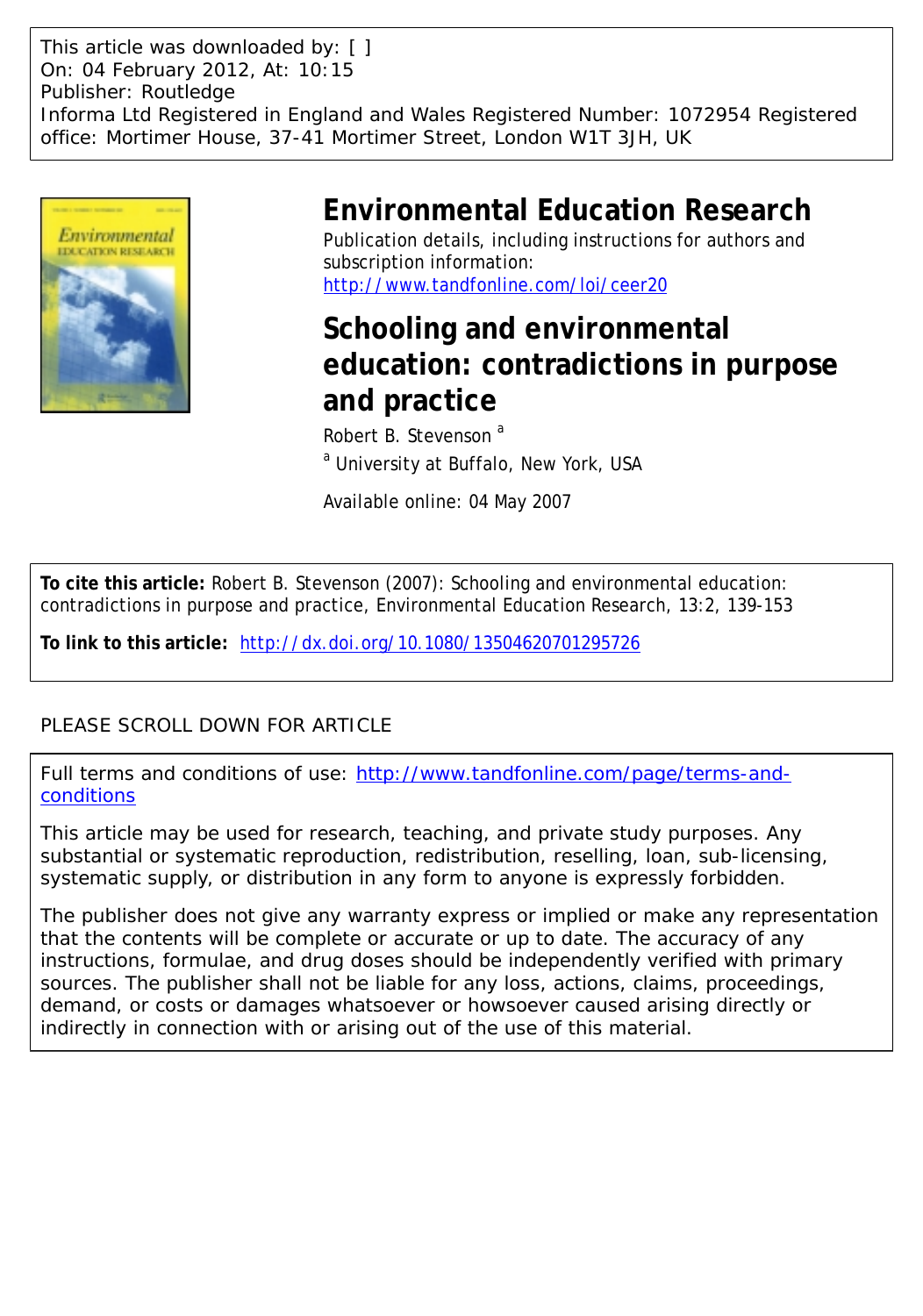# **Schooling and environmental education: contradictions in purpose and practice**

Reprinted from I. Robottom (Ed.) (1987) *Environmental Education: Practice and Possibility* (Geelong, Victoria, Deakin University Press)

Robert B. Stevenson\*

*University at Buffalo, New York, USA*

### **Introduction<sup>1</sup>**

A number of authors have observed a pronounced discrepancy between the problemsolving and action-oriented goals associated with the contemporary philosophy of environmental education and an emphasis on the acquisition of environmental knowledge and awareness in school programs (Childress, 1978; Greenall, 1981; Maher, 1982; Robottom, 1982; Volk, *et al.*, 1984). Content analyses have revealed that curriculum materials commonly used for environmental education in Australia and the United States of America deviate from the rhetoric in a similar way (Robottom, 1983; Stevenson, 1984).

In this article I argue that this rhetoric–reality gap is to be expected given the traditional purpose and structure of schooling. A discussion of its historical development sets the contemporary concept of environmental education in the context of the political activism of the environmental movement. The socially critical and political action goals of environmental education are contrasted, first, with nature study and conservation education, and then with the uncritical role of schooling in maintaining the present social order. The need for students to engage in ideological and critical inquiry is indicated by an examination of the different ideologies which underlie proposals for environmental reform. Such educational ideals, however, conflict with

<sup>\*</sup>Associate Professor, University at Buffalo, 468 Baldy Hall, Buffalo, NY 14260, USA. Email: eoastevo@buffalo.edu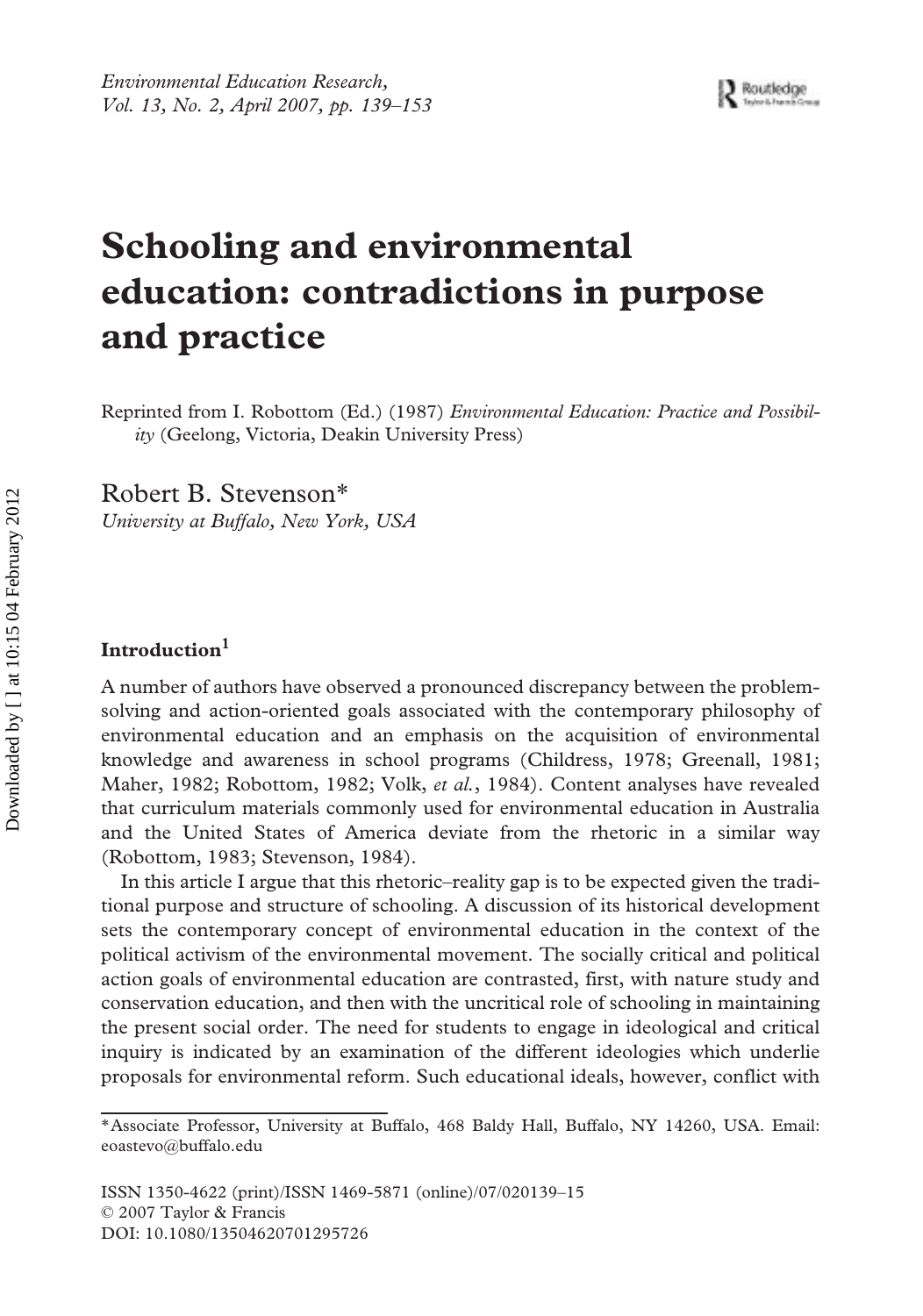the dominant practices in schools, which emphasise the passive assimilation and reproduction of simplistic factual knowledge and an unproblematic 'truth'. These practices are then explained by examining the structural organisation of schools, the primacy of demands on teachers to maintain order and control, and teachers' presuppositions about knowledge and teaching.

#### **The historical context of the development of environmental education**

The origins of environmental education can be traced, first, to the promotion of nature and outdoor study, essentially in primary schools, and later to the conservation movement. Nature study gained prominence through the school camps movement in Australia (Reid, 1980; Strom, 1980), rural studies in Britain (Wheeler, 1975) and the publication of Wilbur Jackman's *Nature Study for the Common Schools* in the United States of America in 1891 (Stapp, 1974). The primary purpose of nature study was—and still is—to develop an understanding and appreciation of the natural environment through first-hand observations. The conservation movement, which grew gradually during the first half of this century, introduced a concern for the preservation of species and areas of natural significance through sound management. This concern was expressed in moral and aesthetic terms by Aldo Leopold in *A Sand County Almanac* (1948) and in political (albeit conservative) terms by the formation of the International Union for the Conservation of Nature and Natural Resources. Historically, conservation education has concentrated on helping 'the public better understand the importance of natural resources to our society, and [developing] citizen support for natural resource management programs' (Stapp, 1974, p. 46).

Both of these movements were rooted in the liberal-progressive educational philosophies of, for example, Dewey, Rugg and Counts (Robottom, 1985) and had modest educational and environmental goals. Their social and political character reflected the middle class and the liberal democratic tradition that dominates western capitalist societies. In other words, neither nature study nor conservation education challenged the socio-economic or political fabric of our society. Reviews of school practices generally indicated that nature study's and conservation education's aims of developing knowledge, skills and awareness about natural resources and their management were fairly widely incorporated into primary school curricula and the science and geography curricula of secondary schools (United Nations Educational, Scientific and Cultural Organization, 1977 Childress, 1978).

Beginning with Rachel Carson's *Silent Spring* (1962), the 1960s brought warnings of imminent ecological disasters. Extensive media coverage of environmental issues, the publication of numerous books by ecologists, and the emergence of organisations such as Friends of the Earth and Zero Population Growth reflected a widespread concern in the late 1960s and early 1970s that action was needed to change the prevailing pattern of misuse of the environment.

Originally, this concern was part of a broader grass-roots movement which was centred on a desire for a lifestyle that emphasised the expression of both individuality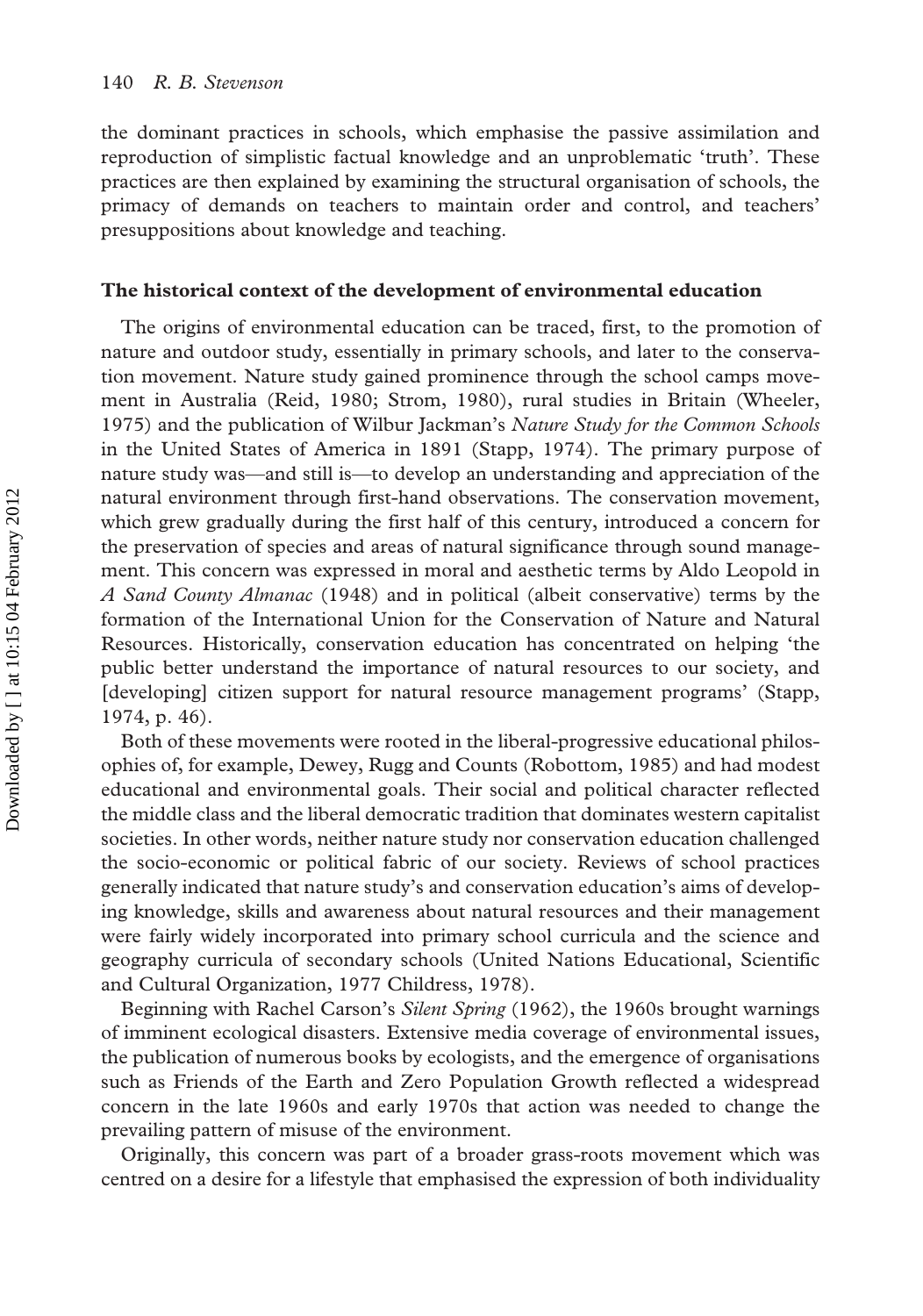and community (as a reaction against conformity and isolation), and a quality of life based on non-materialistic values. The issues of civil rights (in the United States of America), student rights and military imperialism, as well as environmental exploitation, became the focus of a dramatic increase in political activism (in both sanctioned and disapprobated forms) by a significant minority of citizens throughout much of the industrialised Western world.

Although part of the social consciousness of this period reflected a concern for the disadvantaged status of racial and class minorities, the environmental movement throughout the Western world was criticised as 'the revolt of the *élite* and wellinformed middle classes' who ignored the problems of the urban environment in which the majority of people lived (Wheeler, 1975, p. 14). In Australia and Britain, however, the working class did become involved to some extent, as a result of the impact on their lives of planning decisions intended to 'improve' the built environment (Wheeler, 1975). 'Green bans' on so-called urban renewal projects were instigated in Australia by trade unions, and bitter conflicts erupted in both countries over issues concerning places of considerably lower status than wilderness areas or historic buildings. Thus, for the first time the environmental movement expanded across class boundaries (at least in these two countries) and broadened understanding of the term 'environment' to include urban (or built), social, economic and political aspects as well as natural, historic and aesthetic elements.

Governments and institutions responded to these community concerns by, for example, establishing new government agencies with responsibility for monitoring and regulating the environmental impact of industry, inviting community participation in urban planning, and introducing university courses and departments in environmental management. At the international level the response included the involvement of the United Nations in developing a programme of action (e.g. conferences, reports, policy statements) to determine and promote the role of education in environmental improvement. In this context a third and more radical phase of development, now termed 'environmental education', evolved with a new philosophy which embodied a commitment to activism.

#### **Ideological conflicts within the environmental movement**

While there was consensus within the environmental movement concerning the symptoms of environmental degradation, the underlying causes and the means of averting further catastrophe were—and remain—in dispute even among professional ecologists. Major blame has been attributed variously to population growth, modern industrial technology, the capitalist economic system, economic growth and an affluent consumer society in which materialistic values predominate (Attfield, 1983). As revealed by the debate between representatives of industrial and developing countries at the 1972 United Nations Conference on the Human Environment in Stockholm, explanations of and proposed solutions to our environmental problems can represent ideologies which have particular social and political agendas. For example, countries which do not wish to disturb their current pattern of resource use are seeking to main-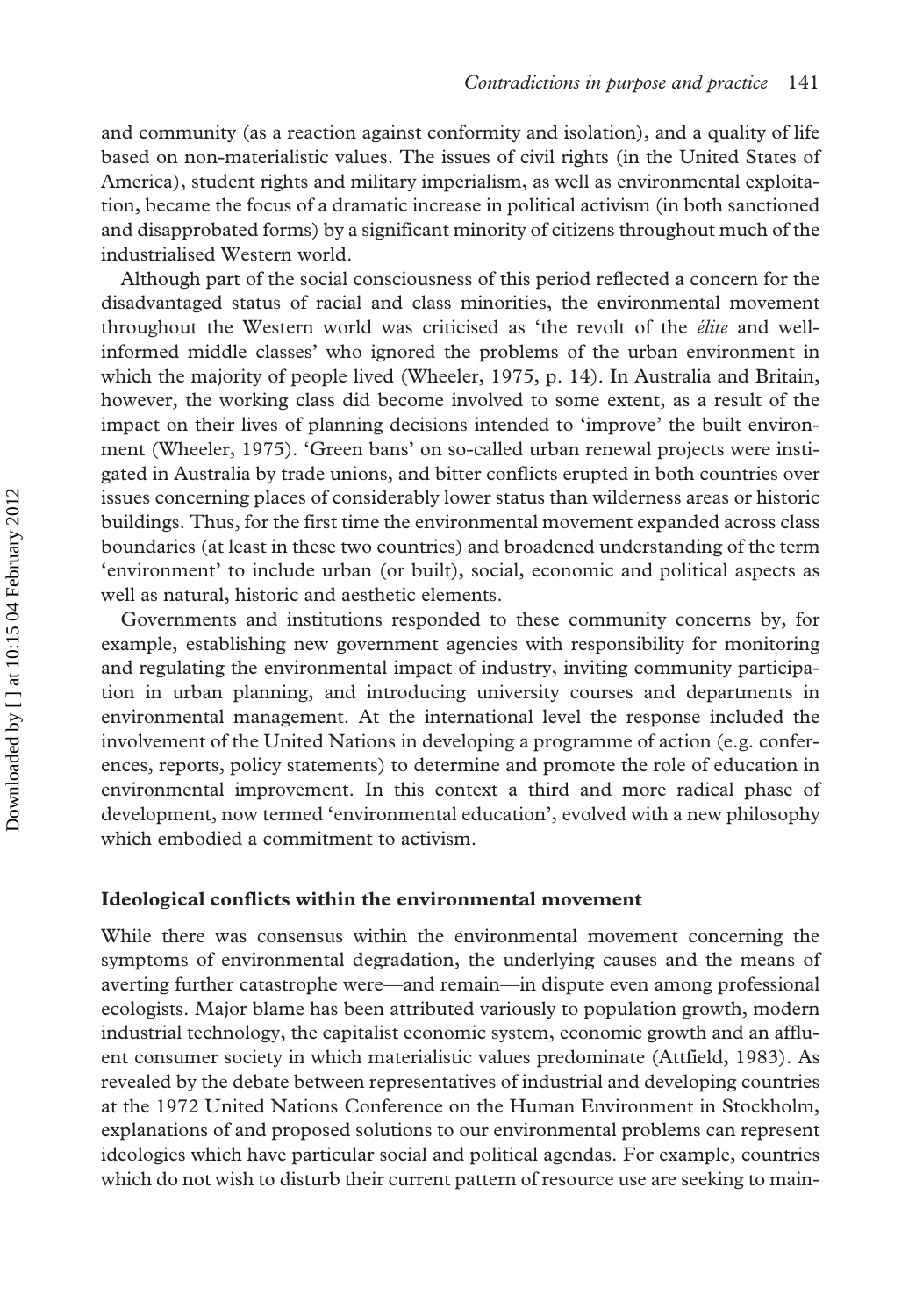tain (either consciously or unconsciously) the existing social and economic order. On the other hand, developing countries arguing for a more equitable distribution of resources want to transform the present arrangement of global economic and political power.

A number of typologies (for example, Enzensberger, 1974; Huckle, 1983; Fox, 1984; Devall & Sessions, 1985) have been constructed to illuminate the ideologies underlying different visions of and means to environmental improvement. Although these typologies often distinguish different emphases on a number of dimensions, one common and critical dimension is the political scenario through which environmental reform is to be enacted. Essentially, one of two broad scenarios is embraced (if not explicitly, at least implicitly), with two variations on the type of approach adopted within each: $2$ 

- 1 Conservative reform (within the present system)
	- (a) The *technical approach* is concerned with developing 'quick technological fixes' of environmental conflicts (Enzensberger, 1974) by injecting ecological principles and information into existing decision-making structures. Its adherents believe that scientific and technological expertise can provide the basis for resolving quality-of-life issues without the need for social and economic changes (O'Riordan, 1981). In this approach there is no place for non-professional or citizen participation in environmental planning
	- (b) The *political approach* involves working within the present political system to reduce the impact of human activity on the environment. These reformers foresee a need for improving legal, political, economic and technological decision making, but without addressing the structure of our social and economic institutions. Typical concerns are the preservation of open space and wilderness areas and the siting of undesirable development projects (such as airports, freeways and factories): in other words, issues that impinge on the quality of life of the middle class who have the clout to use the conventional political process effectively.

Both the technical and the political approaches, partly by supporting the primacy of economic growth, tend to maintain the status quo rather than transform the economic and political order.

- 2 Radical reform (of the present system)
	- (a) The *socially critical approach* treats environmental crises as symptoms of a larger problem in our society (Huckle, 1983)—namely, the dominant role of economic considerations and the unequal distribution of resources. Radical reformers regard major economic reorganisation as the only way to rectify violations of both environmental quality and social justice. Most Marxists and neo-Marxists attribute the problem to capitalism (i.e. private ownership of the mode of production), while others point out the equally serious nature of environmental destruction in socialist countries (Enzensberger, 1974). Disagreement on the means of reform tends to be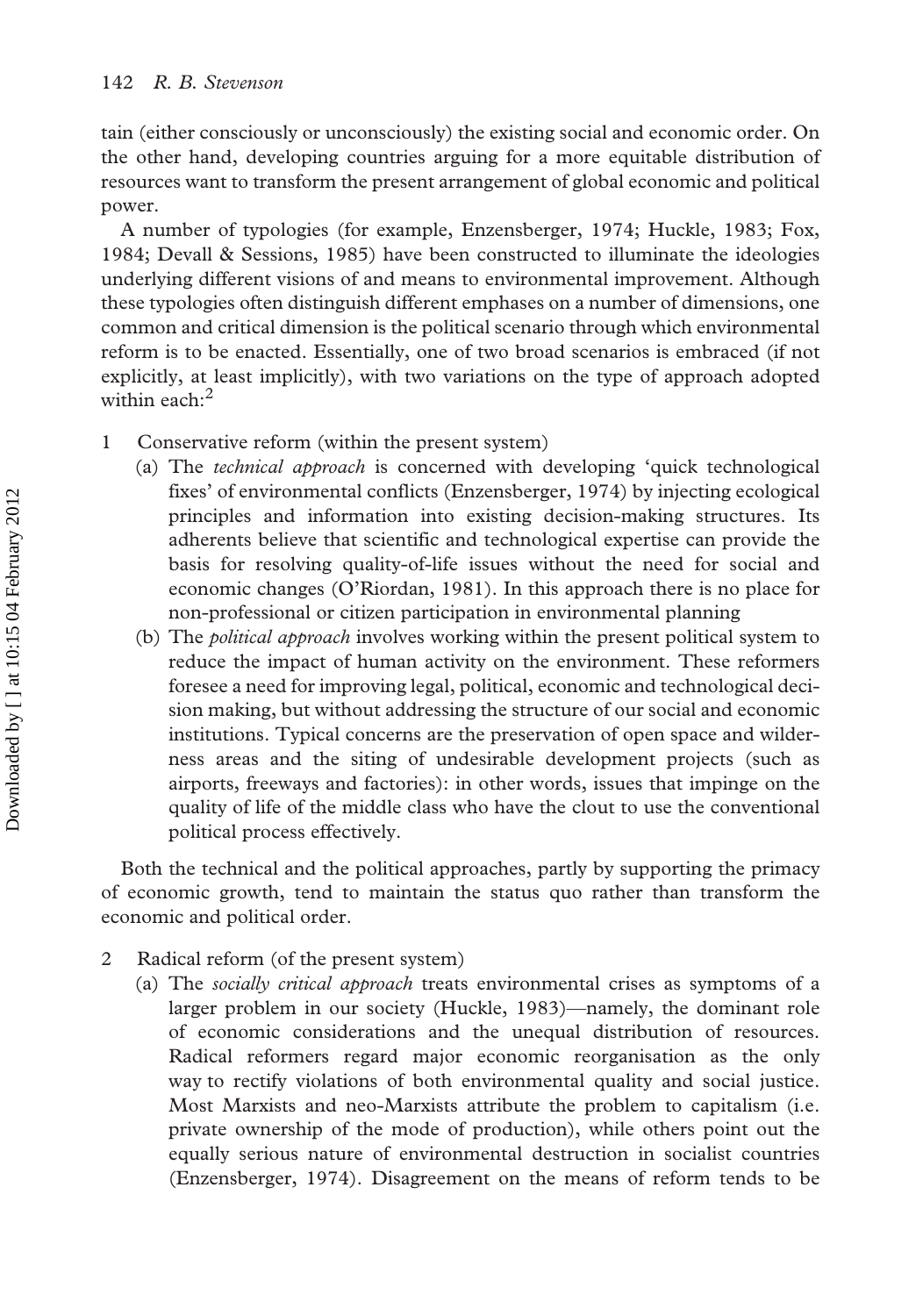accompanied by the lack of a clear vision of an alternative economic and political system.

(b) The *alternative approach* rejects traditional forms of society and advocates a virtually pre-industrial lifestyle involving a closer relationship with nature in small, self-sufficient (usually rural) communities. This utopian alternative, which is presently feasible for very few people, includes reliance on soft or lowimpact technologies. 'Deep' ecologists or environmentalists, who emphasise the intrinsic (rather than instrumental) value of all of nature, often are included in this category (Huckle, 1983). However, many deep ecologists combine the cultivation of a personal environmental ethic with political activism by addressing public policy through the vehicle of the Green Party (Devall & Sessions, 1985). In this latter respect they have more in common with the socially critical reformers, but with less concern for social inequalities.

Both socially critical and alternative reformers argue that economic growth should be a subsidiary consideration to environmental quality. However, socially critical environmentalists see the alternative group as politically naive and retreatist since 'their idealism meets the socio-psychological needs of a disillusioned middle class whose environment is threatened for the first time in history, but is largely irrelevant to the vast majority which has far more pressing concerns' (Huckle, 1983, p. 103).

#### **Contemporary goals of environmental education**

The different ideologies associated with the environmental movement have two important implications for education. By revealing the existence of substantively different perspectives of the root causes of environmental problems and of the appropriate means to effecting change, the implication is that students should examine all perspectives and judge their respective merits. Several writers (Huckle, 1983; Maher, 1986), in contending that only (what I have termed) the socially critical approach to radical reform is consistent with the goals and principles of contemporary environmental education, have implied that teachers and students should be concerned with this ideological position only. I would argue that to be consistent with democratic principles students should be exposed to the plurality of environmental ideologies, and that through a process of inquiry, critique and reflection they can be assisted to develop and defend their own set of environmental beliefs and values. After engaging in this rational process of social inquiry and moral deliberation, it should be each student's choice to pursue actions deemed necessary and justifiable for achieving environmental reform in accordance with the ideological position he or she supports. But students also need to be competent to implement or act on their choice, otherwise they will not consider themselves capable of rectifying environmental injustices, and therefore will not experience an authentic choice on these issues (Newmann, 1975). In other words, without the ability to act on their choice, they in effect have no choice.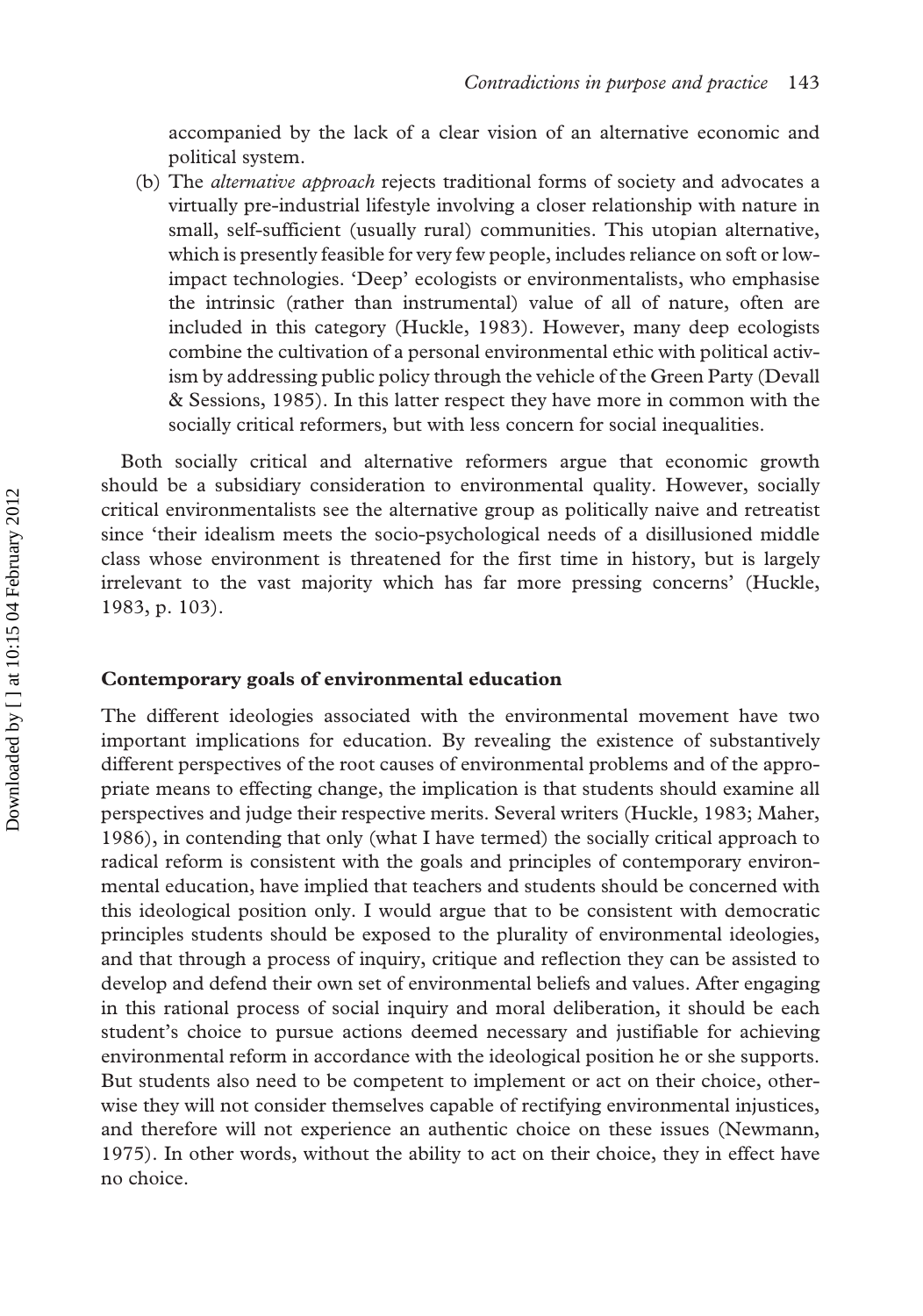The development of this competence leads to the second implication. The ideologies illustrate that environmental reform is political (no position is politically or socially neutral). Therefore, if students are to be capable of acting on their choices and influencing environmental decision making, then environmental education must incorporate the development of students' knowledge of the political-legal process and skills in political advocacy. As well as examining the formal and informal processes of decision making in the political-legal system, students should be encouraged to analyse the various forms of political participation so that they can rationally justify the strategies for action which will employ their advocacy skills (Newmann *et al.*, 1977).

These implications are consistent with the environmental education process, as enunciated in the contemporary rhetoric. The goals of environmental education include the intellectual tasks of critical appraisal of environmental (and political) situations and the formulation of a moral code concerning such issues, as well as the development of a commitment to act on one's values by providing opportunities to participate actively in environmental improvement. The influential and widely accepted policy statements that emerged from the international conferences at Belgrade in 1975 and Tbilisi in 1977 established a clear consensus on this point. For example, in addition to prescribing the development of critical thinking and problemsolving and decision-making skills in the context of quality-of-life issues, the Tbilisi Declaration emphasised that students should 'be actively involved at all levels in working toward resolution of environmental problems' (Tbilisi Declaration, 1978, p. 18).

While the goals of nature study and conservation education could be relatively easily accommodated in the goals and structural organisation of schools, this more recent critical and action orientation of environmental education creates a far more challenging task for schools. To assess the nature, extent and causes of this challenge we need to examine the purpose and practice of schooling.

#### **The social and cultural purpose of schooling**

Schools as we know them today evolved in the early nineteenth century as institutions for mass education. Their intended purpose, according to Dewey, was to transmit basic knowledge and the skills of reading, writing and arithmetic, as well as to convey a broad understanding of society and the student's role in it (Schrag, 1988). In other words, schools, and hence classrooms, were structured to present basic information, to enable the practice of routine skills, and to maintain existing social conditions and relations. Given the universality and stability of their structural organisation over almost two centuries, it seems that schools in the form of classrooms generally are efficient in meeting the above purpose (Schrag, 1988).

Historically then, schools were not intended to develop critical thinkers, social inquirers and problem solvers, or active participants in environmental and political (or even educational) decision making. Put simply, their intended function was not to promote social change or reconstruction.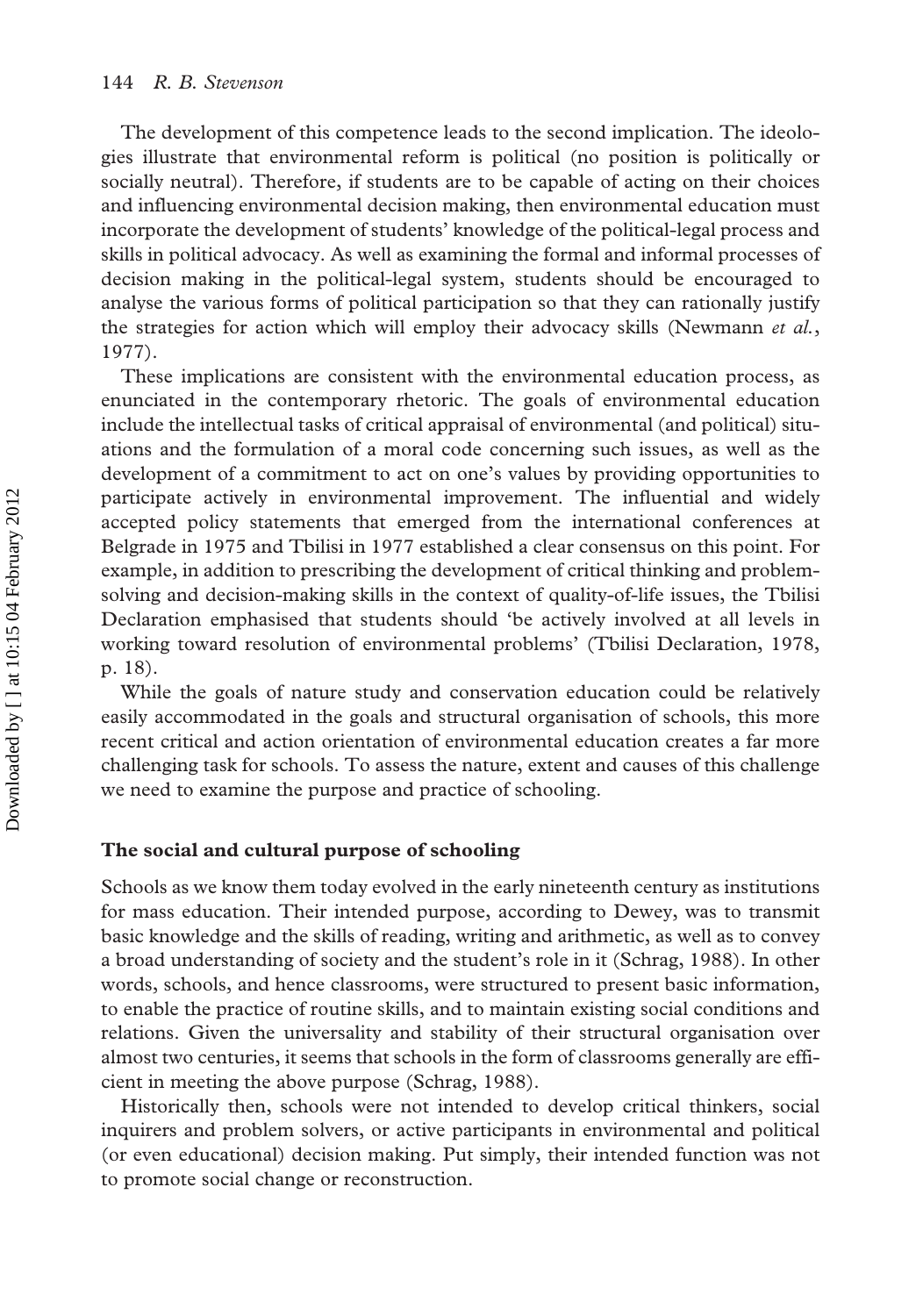Educational sociologists have described the contemporary role of schools as still primarily concerned with the transmission of cultural knowledge, skills and values. But modern industrialised societies, with their specialised division of labour creating social stratification, contain a plurality of cultures and subcultures, each of which possesses unique knowledge and values. Therefore, compulsory public schooling is faced with choices in defining the culture it is to transmit. These choices ultimately reflect the 'mainstream' or dominant beliefs, values and norms shared by those who have political power in our society (Apple, 1979; Lundgren, 1981; Popkewitz, 1983). And one of the dominant beliefs is that the role of schools should include credentialling students with respect to their ability to demonstrate mastery of 'valued' knowledge and skills. Students' assessed performance then becomes a significant determinant of their life chances and economic well-being. The well-known consequence of this credentialling role is that the participants see the 'real' purpose of schooling as the pursuit of individual academic achievements. Schools thereby convey norms of individualism, competition, achievement and independence: norms that prevail in the dominant culture and maintain the existing structure of society. Hence, as Durkheim (1956) argued, one role of schooling is to foster and perpetuate social stability. In this respect, schooling also contributes, along with other social institutions, to the reproduction of social and economic inequalities (on the basis of class, race and gender) in society, since some groups have less experience of and more limited access to culturally valued forms of knowledge (Apple, 1982).

The rhetoric of environmental education, on the other hand, focuses on improving the quality of life of all humankind on our planet by finding 'ways to ensure that no nation should grow or develop at the expense of another nation and that the consumption of no individual should be increased at the expense of other individuals' (Belgrade Charter in Fensham, 1976, p. 24). Several key aspirations are embedded in this statement. First, environmental education is concerned not only with social reconstruction to alleviate exploitation of the environment, but also with the avoidance of social injustices in the process of that reconstruction. Second, ecological harmony and social justice suggest the need for an interdependent community (at both global and local levels), rather than the liberal, capitalist notion of a community of free or autonomous individuals without collective responsibility (which may demand forgoing certain individual interests). Invariably, both tasks undermine social stability by creating conflict, since they challenge dominant interests and different value systems.

Contemporary environmental education, therefore, has the revolutionary purpose of transforming the values that underlie our decision making, from the present ones which aid and abet environmental (and human) degradation to those which support a sustainable planet in which all people live with equal human dignity (Tanner, 1974). This contrasts with the traditional purpose of schools, as described above, of conserving the existing social order by reproducing the norms and values that currently dominate environmental decision making. Therein lies the first major contradiction between environmental education and schooling.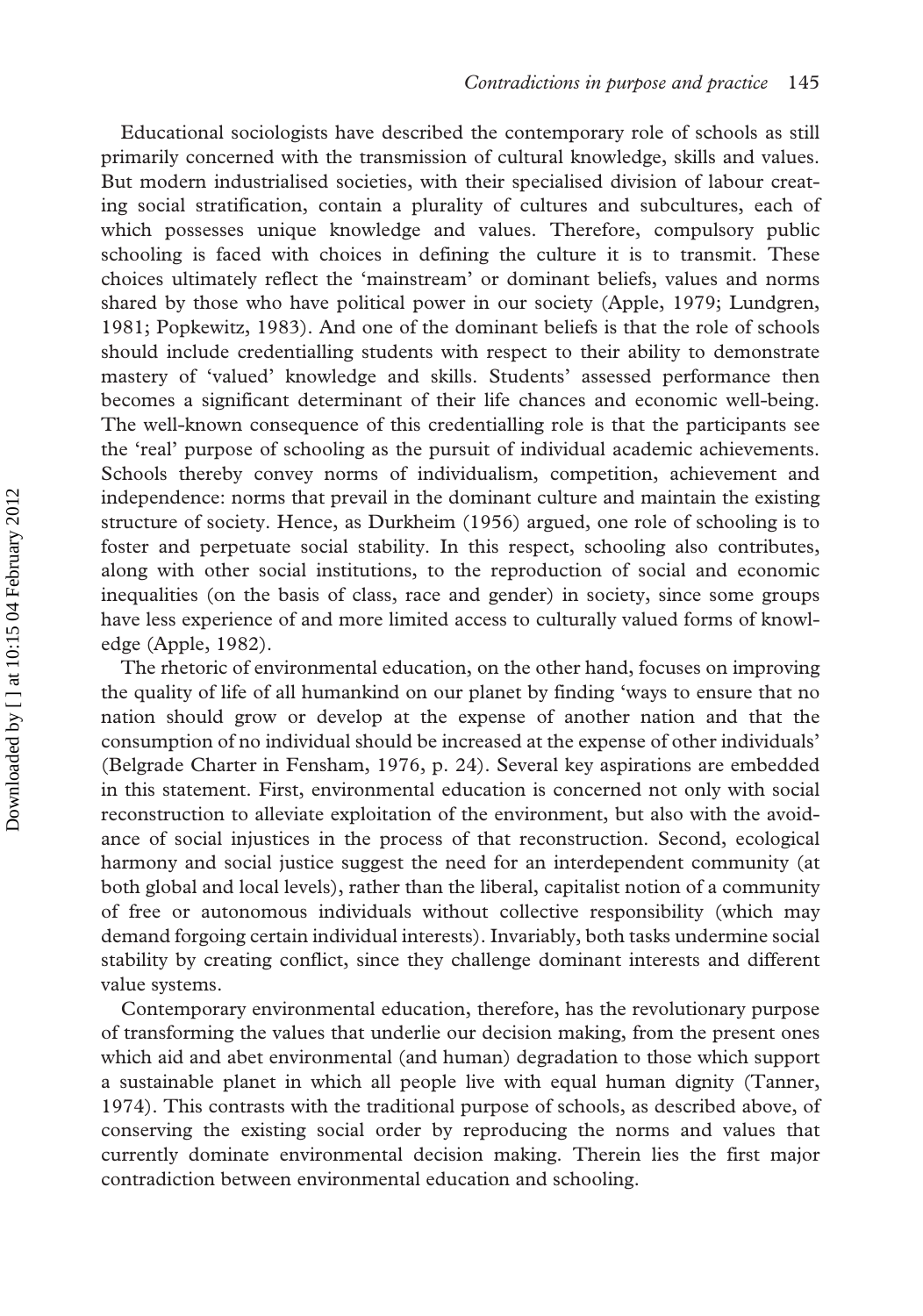#### **Curriculum and pedagogical practices**

The guiding principles (Tbilisi Declaration, 1978) and key characteristics (Fensham, 1979) of environmental education establish particular kinds of curriculum and pedagogical practices as being necessary to achieve the stated goals. They focus on learners working individually and collectively towards the resolution of current environmental problems. The particular problems should, of course, be appropriate to students' cognitive and experiential development and can range from small-scale, local concerns (e.g. trail bike use in a wildlife reserve) to major global issues (e.g. desertification). Teaching and learning are intended to be co-operative processes of inquiry into and action on real environmental issues. Such an inquiry process demands that students actively engage in critical or complex thinking about real problems. The development of knowledge, skills and values is not only directed towards action, but emerges in the context of preparing for (i.e. the inquiry) and taking action. Consequently, curriculum and pedagogical planning need to be highly flexible. For example, as well as adapting to students' own social constructs, the teacher should be amenable to students' decisions in relation to both their learning and their actions.

In contrast, numerous studies have indicated that there is one consistent, and markedly different, pattern to the curriculum and pedagogical practices to be found in the majority of classrooms (e.g. Bellack, *et al.*, 1966; Barnes, 1969, 1976; Cusick, 1977; Everhart, 1983; Goodlad, 1984; Sizer, 1984). The common curriculum emphasis can be described as the mastery of many fragmented facts, concepts and simple generalisations organised loosely within discrete bodies or fields of study. The predominant pedagogical process involves the teacher as dispenser of factual knowledge. Official student participation is usually limited to making short oral (or, less frequently, written) responses to teacher questions which elicit 'largely recitation of information already defined by the teacher or textbook' (Young, 1980, p. 68). The teacher is frequently the only participant who actively engages in higher order thinking processes, such as the critical analysis of explanations and arguments and the making of value judgements. Characteristically, student thinking is confined to applying factual information to familiar 'well-structured' problems: that is, problems with unambiguous definitions and goals, and a single correct solution which has already been determined (Simon, 1973). Beyond such relatively simple application, knowledge is acquired individually for future use (i.e. in later life). The test of students' thinking occurs in private artificial situations (i.e. written examinations) on theoretical material which is usually far removed from the realm of the students' present or future life experiences.

These contrasting practices suggest an extensive list of curriculum and pedagogical contradictions between environmental education and schooling. While an environmental education curriculum should be interdisciplinary and focus on real practical problems, school curricula are discipline-based and emphasise abstract theoretical problems. Whereas a curriculum in environmental education is emergent and problematic in that the content arises as students are involved in specific environmental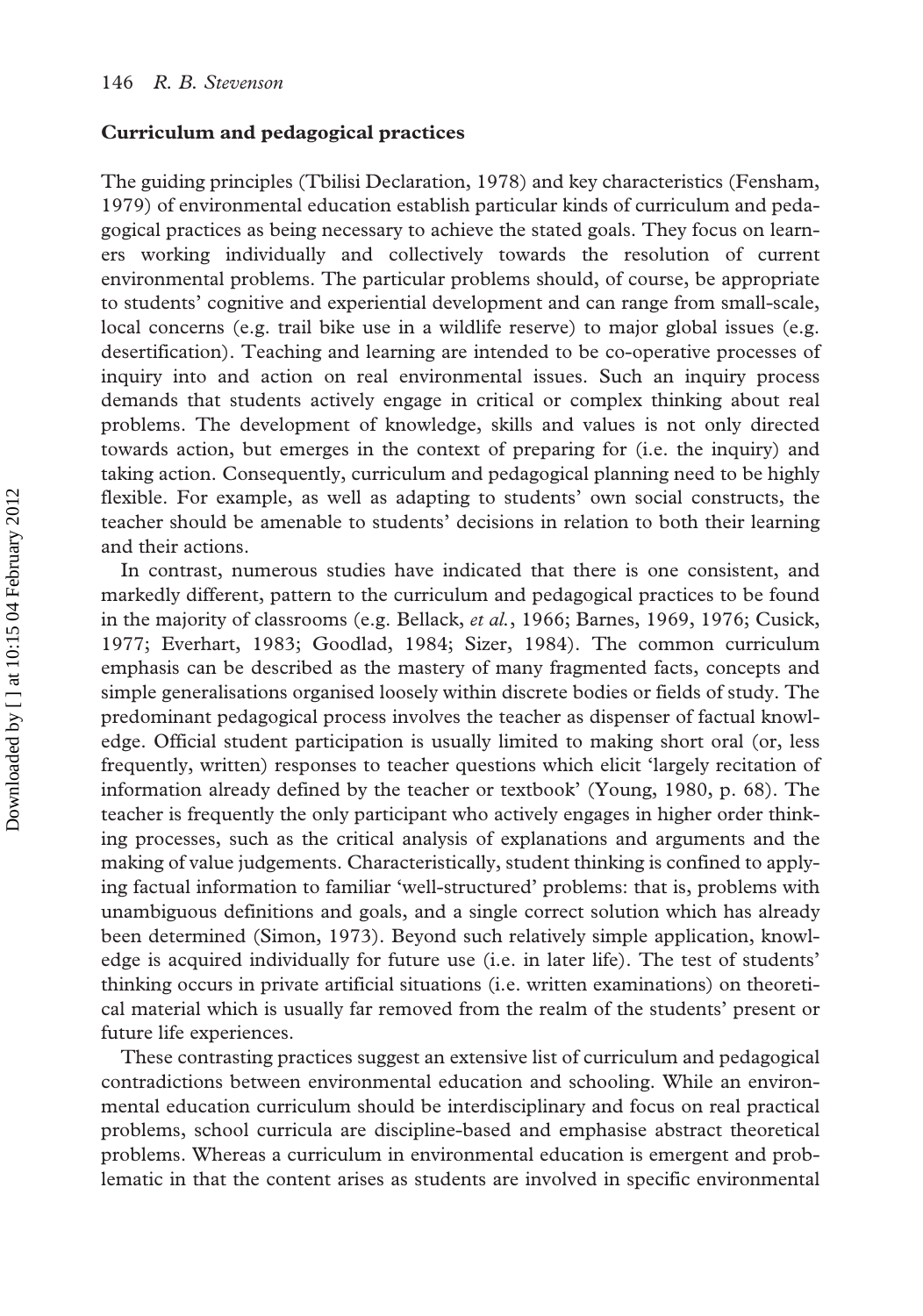problems, most school curricula are predefined since they are designed to serve predetermined behaviourally specific ends (that is, ends whose attainment can be readily assessed). Similarly, pedagogy in environmental education ought to be problematic in the sense that the way for students (and teachers) to solve environmental problems is uncertain, in contrast to the unproblematic pedagogy of information dissemination which results from instructional means being clearly defined by the criterion of the efficient achievement of the desired ends (Kliebard, 1977). A function of knowledge in environmental education is immediate use for the social value of a sustainable and emancipated quality of life, which conflicts with the major function of school knowledge as storage for future use and the enhancement of individual status and economic well-being. While environmental education advocates learning that is holistic and co-operative, school learning tends to be atomistic and individual. In environmental education rhetoric students are active thinkers and generators of knowledge, but in schools students are usually in the passive position of spectators and recipients of other people's knowledge and thinking. Instead of learning and action proceeding hand in hand, the acquisition of knowledge precedes its application (Fensham, 1979). Finally, the mastery of relevant knowledge and skills is demonstrated in environmental education by students' actions in real situations (that is, their performance in exerting influence on environmental decision making), not by students writing about theory in artificial situations (that is, their performance in 'influencing' the teacher).

An understanding of the predominance of the practices outlined, apparently throughout most of the world, and the contradictions they create with the goals of environmental education can be gained by examining, first, the structural organisation of schools and, second, the professional ideologies that underlie teachers' organisation and transmission of knowledge.

#### **School organisation and the need for order**

As already described, historically schools have been designed for the mass processing and credentialling (and, some would add, the child minding) of children and adolescents. They require one adult to interact all day in a confined space with one (in primary schools) or several different (in secondary schools) large group(s) of students whose attendance is coerced. Teachers' work with these groups is defined, to a large extent, by the demands of an assessment system which measures students' mastery of a broad range of standardised content (so that the academic performance of students across the state or country can be compared). Therefore, to be regarded as an effective teacher (by the majority of school authorities, colleagues, parents and students, as well as even oneself), the efficient coverage of material is necessary. Together, the organisational conditions and the demand for covering material compel teachers to be concerned, first and foremost, with maintaining order and control in their classrooms.

This concern is most obviously manifested in the many classrooms where teachers agree to make minimal demands of their students in exchange for their compliant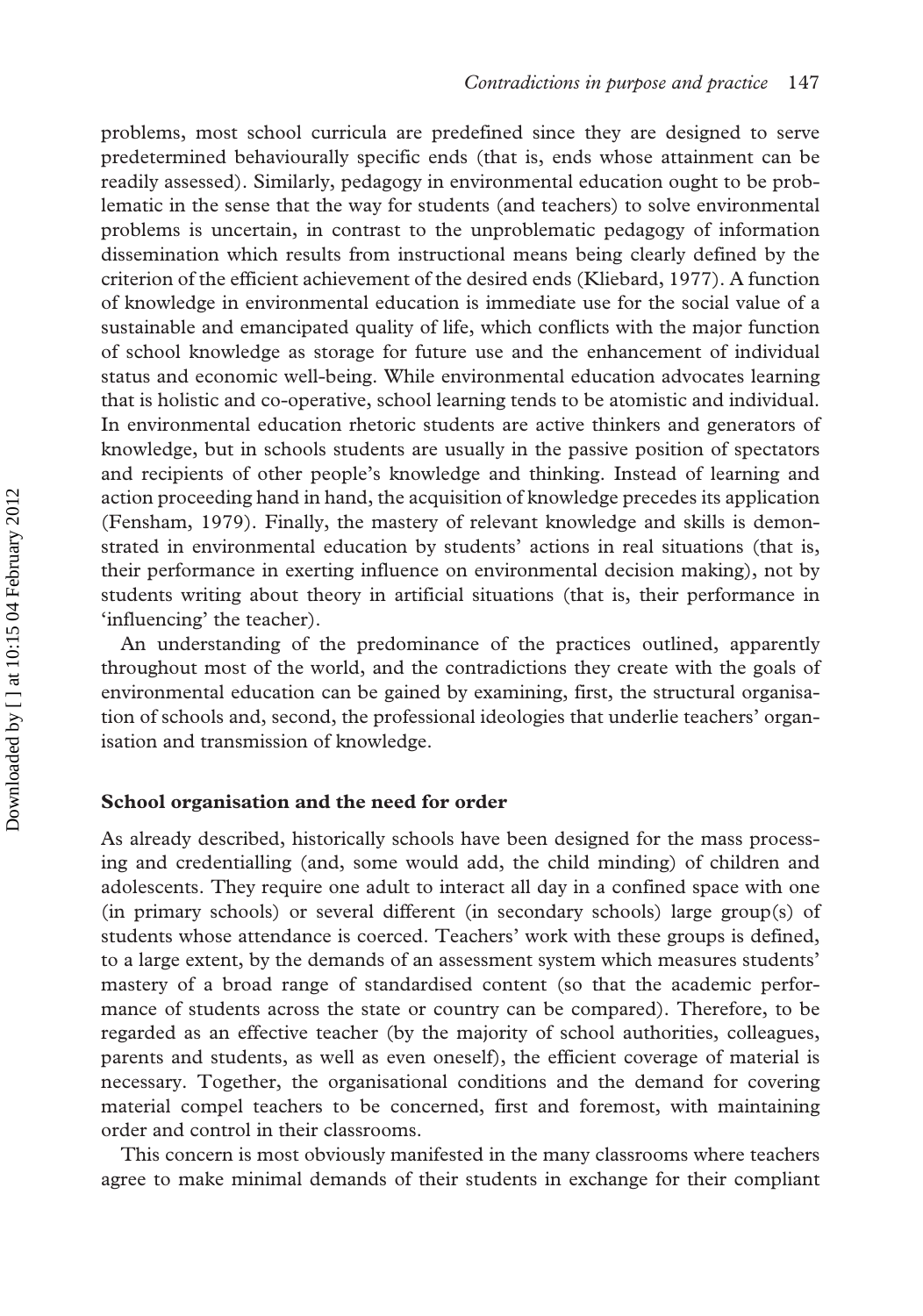behaviour (McNeil, 1983; Powell *et al.*, 1985; Sedlak, *et al.*, 1986). Yet even the dominance of teacher talk can be attributed not only to the desire to dispense information, but also to the control of classroom interaction which it facilitates (Schrag, 1988). Further evidence of the frequent subordination of educational goals to social control comes from observations of teachers who immediately decrease the degree of difficulty and increase the amount of structure of classroom tasks when confronted with management problems (Doyle, 1983).

Consequently, for many teachers a major criterion in deciding on pedagogical strategies and in selecting student tasks is that they are unlikely to create control problems. And highly structured tasks which are unambiguous and have single correct answers or solutions (such as the mechanistic application of algorithms or other given information) tend to meet this criterion. Such tasks fulfil two other essential criteria for teachers: ease of marking and grading (which is an important consideration, especially for secondary teachers who often have well over a hundred students) and, more significantly, ease of justifying the grading to both students and parents (Schrag, 1988). Given the school's role in credentialling students and determining their future opportunities by means of competitive grading and ranking, pressures are placed on teachers and school administrators to use an assessment system which is perceived to be fair and objective. Only a system which is readily understood and accepted by the majority of students and parents is likely to be so perceived. Teachers face much greater difficulty in convincing students of the fairness of grading criteria when they assign 'ill-structured' problems, which are characterised by ambiguous definition and indeterminate criteria, for solution (Simon, 1973). As a result, assessment systems emphasise the mastery of selected fragments of knowledge and skills developed by well-structured tasks. And technically, of course, it is easier to test for such knowledge and skills.

Additional advantages of the type of learning tasks that dominate students' work in schools are their sole reliance on the teacher as a knowledge source and the short blocks of time in which they can be completed. The former negates any need for students to have access to environments and resources beyond the classroom, and the latter is highly compatible with the time schedule (i.e. approximately forty-fiveminute blocks) on which secondary schools function. The task of solving environmental problems, however, is not amenable to these space and time restrictions. Students need the time and freedom, for example, to visit the site of environmental conflicts and to consult local citizens, experts and libraries.

Compared with the typical school tasks, engaging students in problematic inquiry, as demanded by the goals and principles of environmental education, is a far more risky endeavour in terms of maintaining order and control. The complex problemsolving and critical thinking involved in such inquiry demand of students considerable tolerance for ambiguity and uncertainty, autonomy for making judgements, and the confidence and insight to challenge conventional wisdom (Newmann, 1987). In addition to being intellectually demanding, this kind of work is not appealing to many students (or adults), because it does not provide them with any immediate feeling of satisfaction or accomplishment: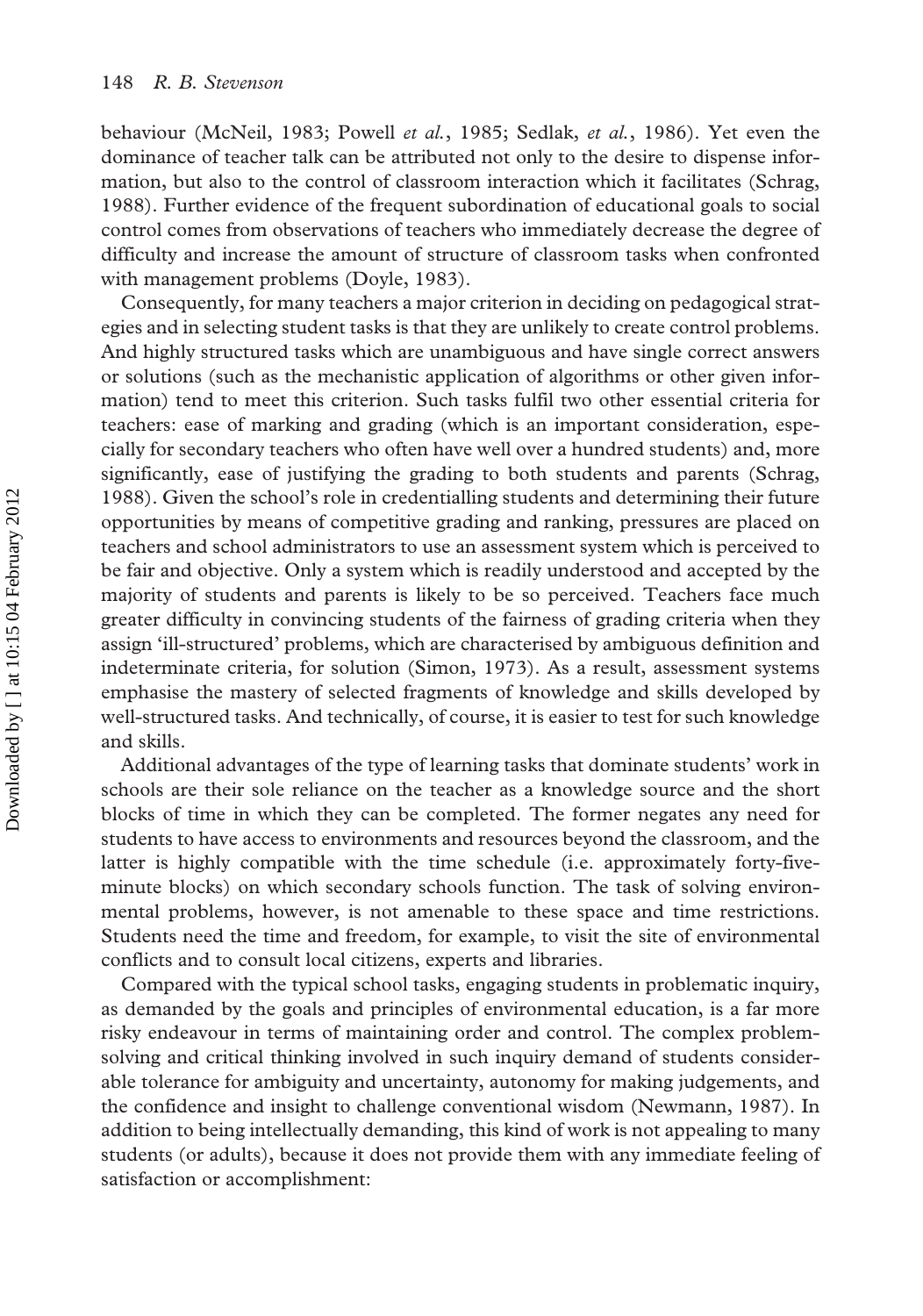Even in the most supportive settings, humans have great difficulty subjecting their own beliefs to continuous scrutiny, difficulty in resolving ambiguity and contradiction, difficulty in sustaining interest in abstract issues of social justice, especially when criticism highlights negative features in the human condition. (Newmann, 1985, p.11)

Difficulty, ambiguity, contradiction, autonomy, and cognitive and psychological uneasiness suggest a recipe for classroom disorder rather than classroom order. If critical inquiry into and analysis of environmental situations, and the development and implementation of action strategies, were accompanied by continuous, constructive and lengthy dialogue with students, often on a one-to-one basis, then students might cope with the above characteristics. Obviously, however, the organisational conditions (class size, teacher load, time schedule, and so on.) in virtually all schools are not conducive to such intensive and personalised dialogue.

Given the organisational constraints outlined, it is not surprising that teachers fail to engage students in critical and reflective analyses of environmental issues. Their need to maintain order and award grades on a competitive and objectively perceived basis evokes an avoidance of controversy and critique and instead encourages an emphasis on knowledge which represents consensus and certainty rather than conflict and ambiguity.

#### **Teachers' curriculum and pedagogical ideologies**

Besides the organisational pressures, teachers' views about knowledge and teaching (that is, their epistemological and pedagogical beliefs) are likely to influence what form of knowledge is selected and how that knowledge is then organised and transmitted in the classroom (Young, 1981). In order to analyse the significance of this process it is necessary to first discuss the different forms of knowledge and ways of knowing.

Esland (1971) has described two forms of knowledge that underlie the pedagogical process. In one, knowledge is characterised as discrete, empirically tested and objective (i.e. value free). This form of knowledge is also measurable by 'explicit and public criteria' (Popkewitz *et al.*, 1982). The other form is more subjective, problematic and essentially personal in nature, being socially constructed from the learner's active participation in the production and verification of meaning. These different conceptions of knowledge are analogous to two of Habermas's (1971) areas of cognitive interest or assumptions about what constitutes legitimate knowledge—namely, the technical and the practical. The technical way of knowing results from objective inquiry associated with the empirical-analytic sciences and is intended to serve the human activity of work, leading in modern technological societies to the professionalisation and compartmentalisation of (scientific) knowledge in specialist disciplines. The practical way of knowing, according to Habermas, emerges from the historicalhermeneutic sciences which are concerned with generating knowledge in order to interpret communicative or social interactional experience.

Given the above distinction and language, the dominant conception of knowledge in schools can be categorised as authoritative, objective, discipline-centred and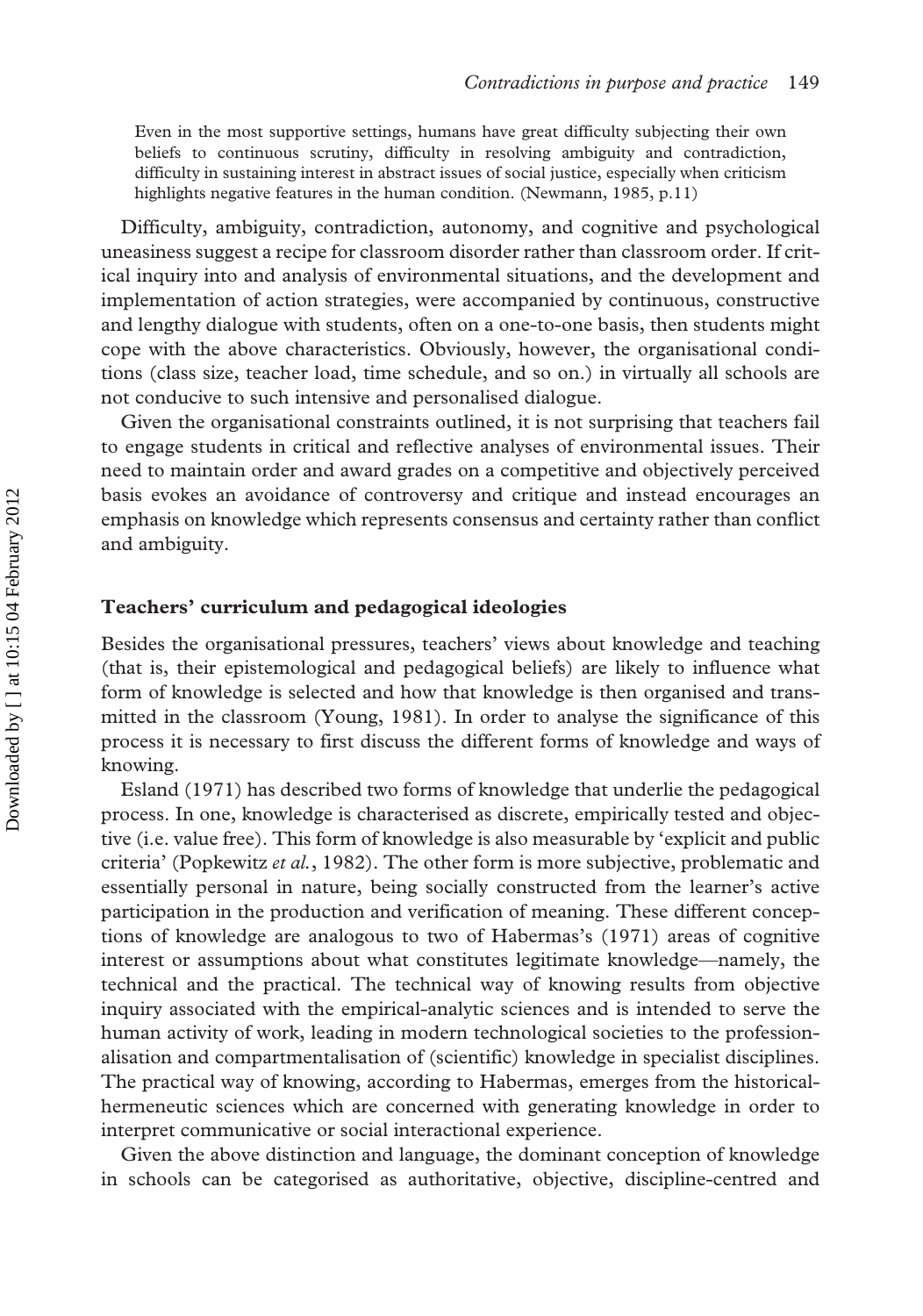technical. The prevalence of this form of knowledge has been attributed to: (1) teachers' (often subconscious) presupposition (Robottom, 1982) that it is the only—or at least the only legitimate—type (usually a result of their own educational experiences); (2) the process of teacher socialisation whereby professional competence is defined by one's mastery of a subject (for secondary teachers) or by one's pedagogical expertise within a traditional curriculum and instructional system (for primary teachers); and (3) the effect of numerous messages conveyed by society that it has the highest status (Young, 1971). In any case, the school's role of 'objectively' assessing and credentialling individuals provides a powerful pressure to acknowledge only this epistemological position.

Exclusive adherence to the objective view of knowledge supports the concern for maintaining classroom order. It enables the teacher to exercise cognitive authority by owning and controlling the confirmation and disconfirmation of classroom knowledge, as evidenced by teachers' transformation of student discourse into the language of formal knowledge (Young, 1980). In this way the teacher can control course content and the communication process in the classroom, especially when the recitation method is supported with highly structured materials (usually texts) which enable the 'teacher to specify the activity that each pupil should be engaging in at any one time' (Young, 1980, p. 63). The more personal, subjective and practical knowledge form creates a place for commonsense knowledge acquired from everyday experience and therefore, by recognising their epistemological system (Everhart, 1983), transfers some cognitive control to students. This transfer makes the direction of student participation more unpredictable and thereby renders the teacher's social control more problematic.

Bernstein (1975) has argued that teachers' pedagogical approaches are related to their approaches to curriculum organisation and student assessment, as well as to their desired degree of control of classroom processes. His theory predicts that in a subject-centred curriculum, pedagogy will focus on the acquisition of concepts and ideas associated with distinct disciplines and assessment will use explicit subjectderived criteria to measure students' degree of mastery of pre-specified knowledge and skills. A problem-centred or interdisciplinary curriculum, as entailed in environmental education, creates problems for teachers in curriculum organisation, pedagogical control (i.e. in demarcating the place of students' personal knowledge as described above), and the assessment of student learning (i.e. alternative criteria and modes of evaluation have to be derived) (Bernstein, 1975).

Strong support for Bernstein's theory is provided by a study of 152 teachers in five Australian secondary schools, which found a significant correlation between teachers' beliefs in a subject-centred curriculum, a competitive and 'objective' assessment process, and a high degree of control over classroom interactions (Young, 1981). The study also revealed that this profile of teacher ideology was associated with an objectivist view of knowledge. Consequently, the author concluded that 'teachers' epistemologies are an important part of their pedagogical ideologies and are therefore likely to be involved in the shaping of teachers' pedagogical practices' (Young, 1981, p. 204).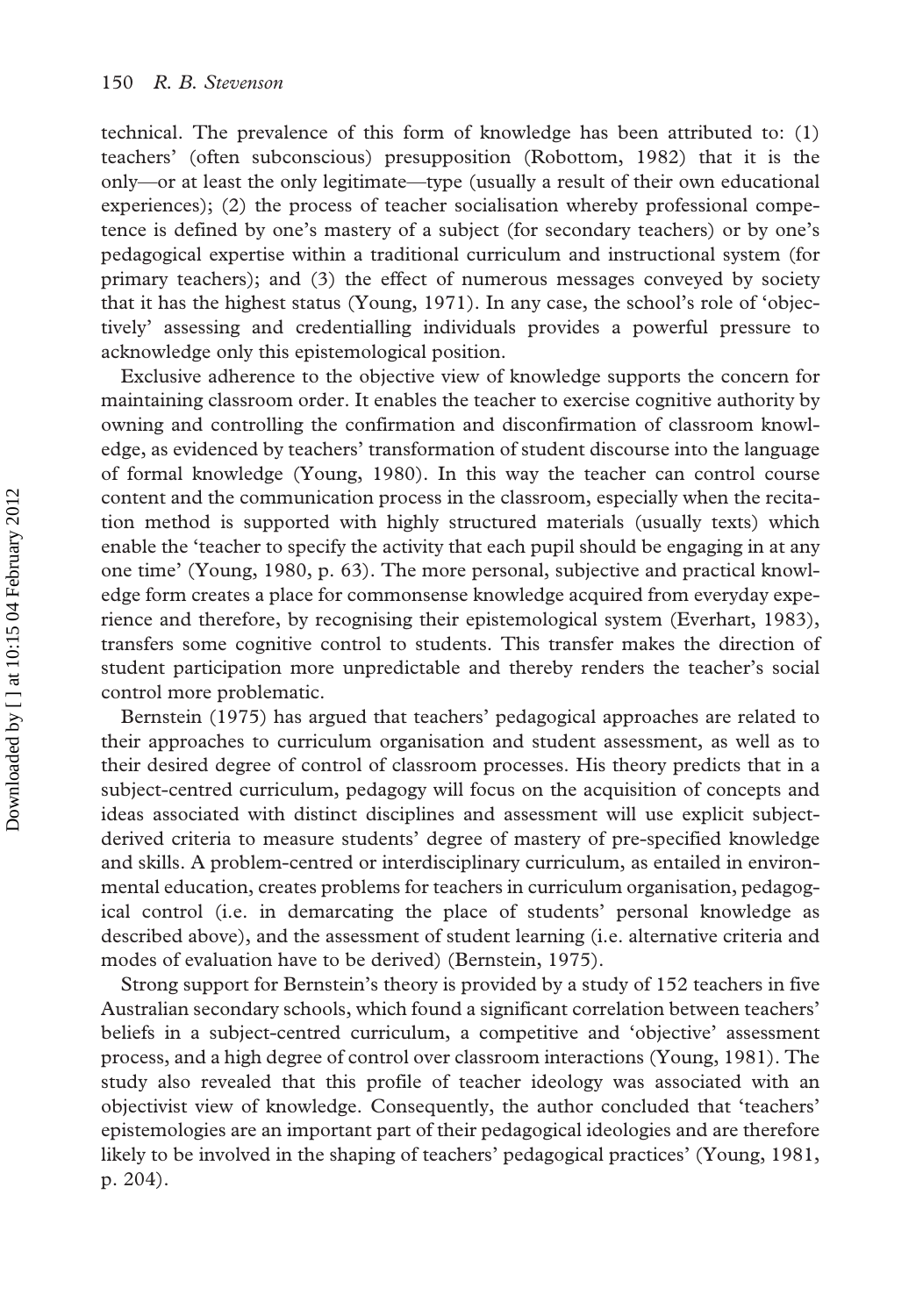The nature of current school curriculum, therefore, can be related to teachers' professional ideologies and the 'institutionalisation of dominant beliefs about knowledge, teaching and learning' (McIntyre, 1985, p. 79). The significance of the latter effect was recognised at the Tbilisi international conference when a research need in environmental education was identified as 'determining the obstacles (epistemological, cultural or social) restricting access to educational messages and their utilization' (Tbilisi Declaration, 1978, p. 28).

Introducing environmental education into a school challenges the dominant conception, organisation and transmission of knowledge, creating for most teachers a conflict with their approach to teaching and learning (Esland, 1971). Treating knowledge and its transmission as problematic creates a new definition of the role of the teacher and demands changes in the organisational conditions under which teachers generally work. If environmental education in its contemporary form is ever to become a reality in schools, then these two issues must seriously be addressed.

#### **Notes**

- 1. I am grateful to Fred Newmann, Joe Onosko, Tom Popkewitz and Fran Schrag for their thoughtful comments on an earlier draft of this article.
- 2. This typology represents an adaption of the work of Enzensberger (1974), in particular, and Huckle (1983).

#### **References**

Apple, M. W. (1979) *Ideology and curriculum,* (London, Routledge & Kegan Paul).

Apple, M. W. (1982) *Education and power* (Boston, Mass, Routledge & Kegan Paul).

Attfield, R. (1983) *The ethics of environmental concern* (New York, Columbia University Press).

Barnes, D. (1969) *From communication to curriculum* (Harmondsworth, Penguin).

- Barnes, D. (1976) *Language, the learner and the school* (Harmondsworth, Penguin).
- Belgrade Charter (1976) in: P. Fensham, *A report on the Belgrade Workshop on Environmental Education* (Canberra, Curriculum Development Centre).
- Bellack, A., Kliebard, H. M., Hyman, R. T. & Smith, F. L. (1966) *The language of the classroom* (New York, Teachers College Press).
- Bernstein, B. (1975) *Class, codes and control,* vol. 3 (London, Routledge & Kegan Paul).
- Carson, R. (1962) *Silent spring* (Boston, MA, Houghton Mifflin).
- Childress, R. B. (1978) Public school environmental education curricula: A national profile, *Journal of Environmental Education,* 9(3), 2–11.
- Cusick, P. A. (1977) *Inside high school: the student's world* (New York, Holt, Rinchart & Winston).
- Devall, W. & Sessions, G. (1985) *Deep ecology: living as if nature mattered* Salt Lake City, UT, (Peregrine Smith).
- Doyle, W. (1983) Academic work, *Review of Educational Research,* 53(2), 159–99.
- Durkheim, E. (1956) *Education and sociology* (New York, Free Press).
- Enzensberger, H. M. (1974) A critique of political ecology, *New Left Review,* 84, 3–31.
- Esland, G. (1971) teaching and learning as the organization of knowledge, in: M. F. D. Young, *Knowledge and control: new directions for the sociology of education* (London, Collier-Macmillan).
- Everhart, R. B. (1983) *Reading, writing and resistance: adolescence and labor in a junior high school* (Boston, MA, Routledge & Kegan Paul).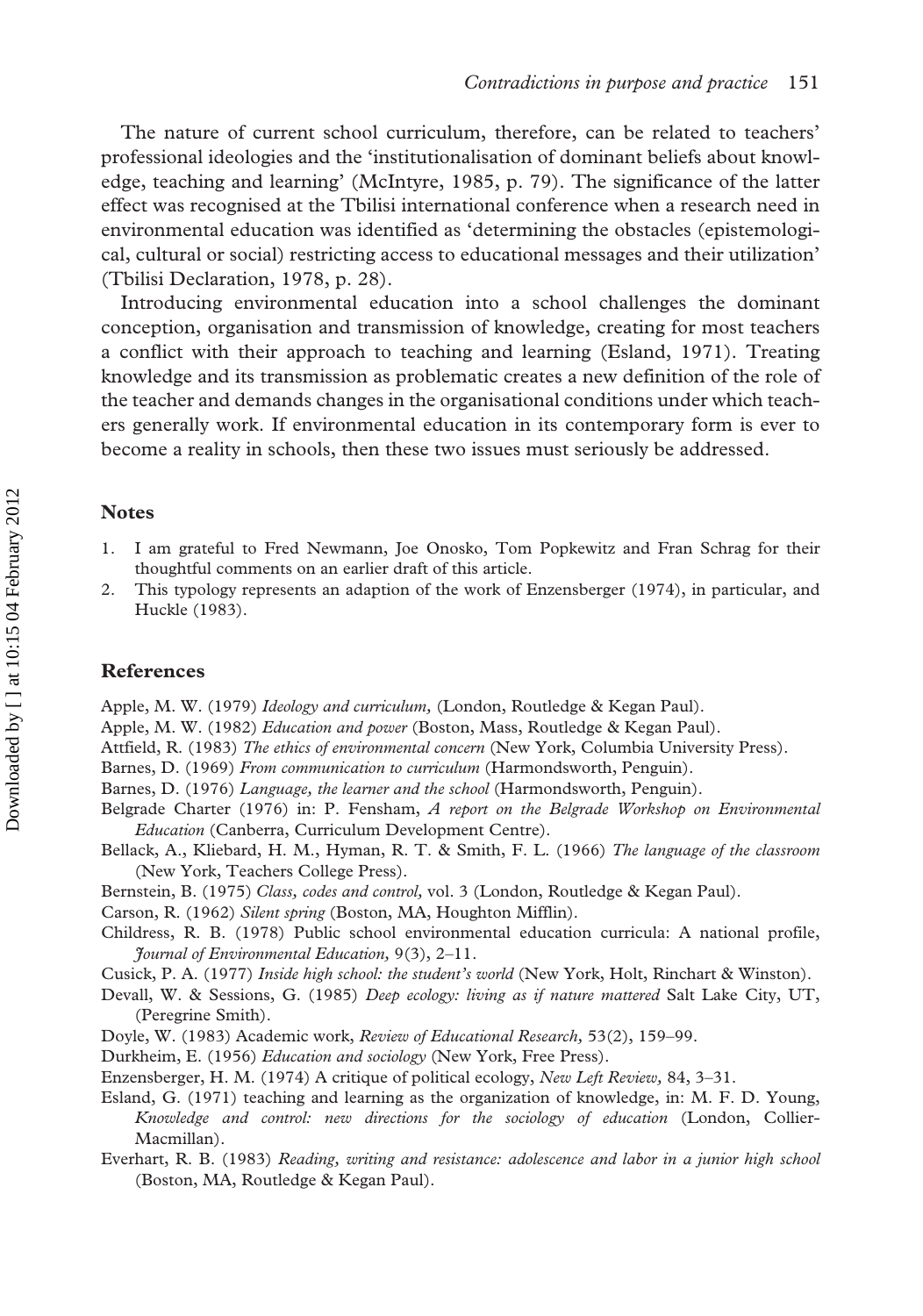#### 152 *R. B. Stevenson*

Fensham, P. (1979) Educating a community for its environmental situations, in: *1980 plus: community, participation and learning* (Book 4) (Melbourne, Australian Association for Community Education and Planning Services Division of the Education Department of Victoria).

Fox, W. (1984) Towards a deeper ecology? *Habitat Australia* 13(4), 26–8.

Goodlad, J. I. (1984) *A place called school,* (New York, McGraw-Hill).

Greenall, A. (1981) Environmental education: A case study in national curriculum action, *Environmental Education and Information,* 1(4), 285–94.

Habermas, J. (1971) *Knowledge and human interests,* (Boston, MA, Beacon Press).

Huckle, J. (1983) Environmental education, in J. Huckle (Ed.) *Geographical education: reflection and action* (Oxford, Oxford University Press).

Kliebard, H. M. (1977) The Tyler rationale, in: A. A. Bellack & H. M. Kliebard (Eds) *Curriculum and evaluation* (Berkeley, CA, McCutchan).

Leopold, A. (1948) *A Sand County almanac* (Madison, WI, Tamarack Press).

Lundgren, U. P. (1981) *Education as a context for work,* Reports on Education and Psychology no. 1 (Stockholm, Department of Educational Research, Institute of Education).

Maher, M. (1982) Obstacles to environmental education: a hegemonic hypothesis, paper presented at the *Second National Conference of the Australian Association for Environmental Education,* Brisbane.

Maher, M. (1986) Environmental education: what are we fighting for? *Geographical Education,* 5(2), 21–5.

McIntyre, J. (1985) *Schooling and the management of knowledge* (EED422 *Sociology of Education*) (Victoria, Australia, Deakin University).

McNeil, L. M. (1983) Defensive teaching and classroom control, in: M. W. Apple & J. L. Weis (Eds) *Ideology and practice in schools* (Philadelphia, PA, Temple University Press).

Newmann, F. M. (1975) *Education for citizen action* (Berkeley, CA, McCutchan).

Newmann, F. M. (1985) The radical perspective on social studies: a synthesis and critique, *Theory and Research in Social Education,* 13(1), 1–18.

Newmann, F. M. (1987) Higher order thinking in the high school curriculum, paper presented at the *Annual Meeting of the National Association of Secondary School Principals* San Antonio, TX.

Newmann, F. M., Bertocci, T. A. & Landsness, R. M. (1977) *Skills in citizen action: an Englishsocial studies program for secondary schools* (Skokie, IL, National Textbook Company).

O'Riordan, T. (1981) Environmental issues, *Progress in Human Geography,* 5(3), 393–407.

Popkewitz, T. S. (1983) *Change and stability in schooling: the dual quality of educational reform* (ESA84 *Theory and Practice in Educational Administration*) (Victoria, Australia, Deakin University).

Popkewitz, T. S., Tabachnick, B.R. & Wehlage, G. (1982) *The myth of educational reform: a study of school responses to a program of change* (Madison, WI, University of Wisconsin Press).

Powell, A. G., Farrar, E. & Cohen, D.K. (1985) *The shopping mall high-school* (Boston, MA, Houghton Mifflin).

Reid, A. (1980) The essence of environmental education, *Australian Association for Environmental Education Newsletter,* 1, April, 3–6.

Robottom, I.M. (1982) What is: environmental education as education about the environment, paper presented at the *Second National Conference of the Australian Association for Environmental Education,* Brisbane.

Robottom, I.M. (1983) *The environmental education project evaluation report* (Canberra, Curriculum Development Centre Victoria, Australia, Deakin University).

Robottom, I.M. (1985) *Contestation and continuity in educational reform: a critical study of innovations in environmental education.* Unpublished Ph.D. thesis, School of Education, Deakin University, Victoria, Australia.

Schrag, F. (1988) *Thinking in school and society* (New York, Routledge & Kegan Paul).

Sedlak, M. W., Wheeler, C. W., Pullin, D.C. & Cusick, P.A. (1986) *Selling students short* (New York, Teachers College Press).